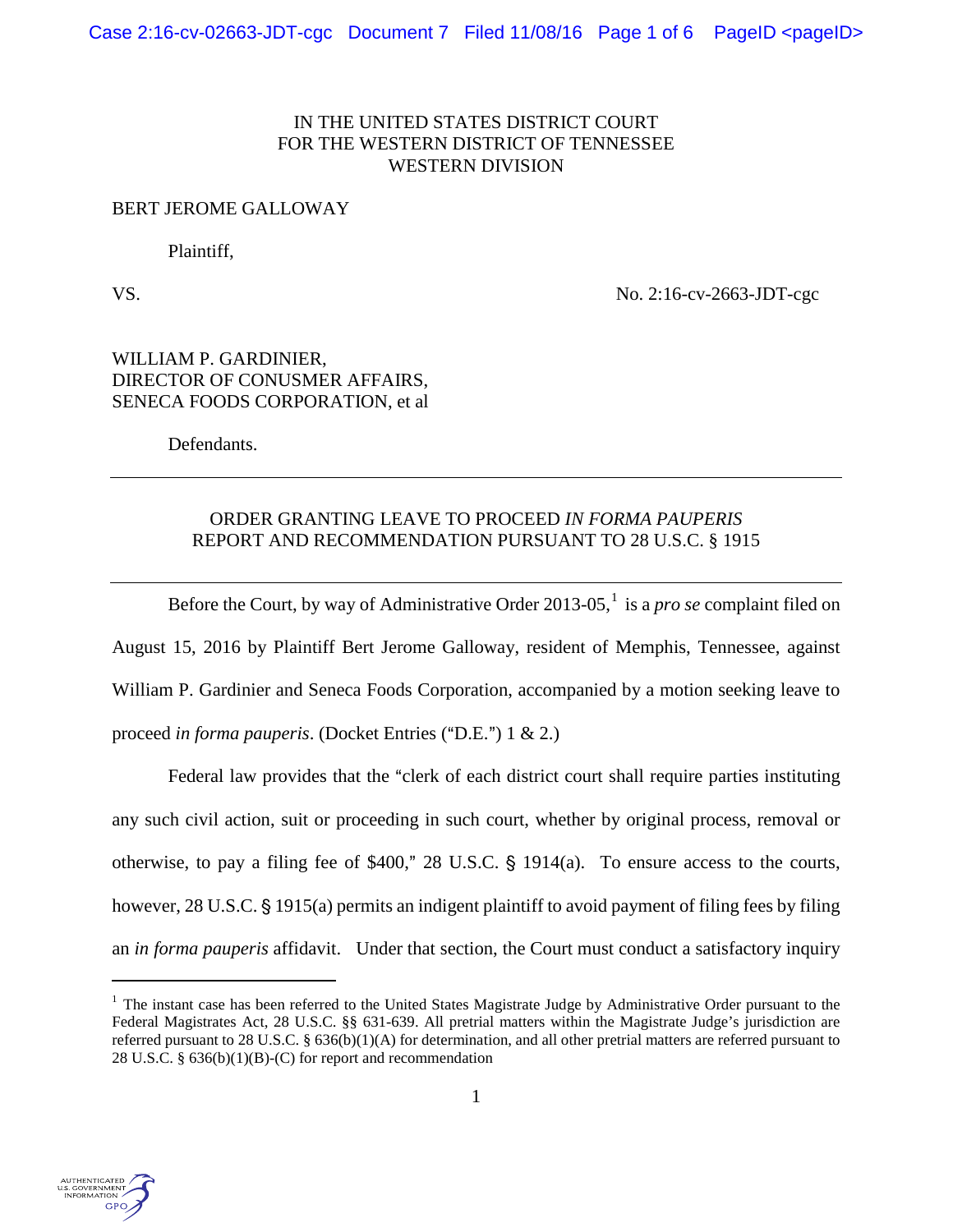into the plaintiff's ability to pay the filing fee and prosecute the lawsuit. A plaintiff seeking *in forma pauperis* standing must respond fully to the questions on the Court's *in forma pauperis* form and execute the affidavit in compliance with the certification requirements contained in 28 U.S.C. § 1746.

In this case, the Plaintiff has submitted a properly completed and executed *in forma pauperis* affidavit. The information set forth in the affidavit satisfy Plaintiff's burden of demonstrating that he is unable to pay the civil filing fee. Accordingly, the motion to proceed *in forma pauperis* is GRANTED.

The Clerk shall record the defendants as William P. Gardinier and Seneca Foods Corporation.

Plaintiff filed a complaint utilizing the court's form for complaints alleging violation of civil rights under 42 U.S.C.§ 1983. Plaintiff alleges that the defendants violated his constitutional rights on April 25, 2016 by exposing him to foreign objects and defective materials in a can of fancy cut green beans. Plaintiff further alleges significant physical illness and injuries as a result of ingesting the green beans. Plaintiff asks the court to force the "defendants to give Plaintiff reason (sic) why [his]  $1<sup>st</sup>$ ,  $5<sup>th</sup>$ ,  $4<sup>th</sup>$ ,  $8<sup>th</sup>$  and  $14<sup>th</sup>$  rights under U.S. amendments were violated." Plaintiff seeks \$45 million and the costs of the action.

The Court is required to screen *in forma pauperis* complaints and to dismiss any complaint, or any portion thereof, if the action—

(i) is frivolous or malicious;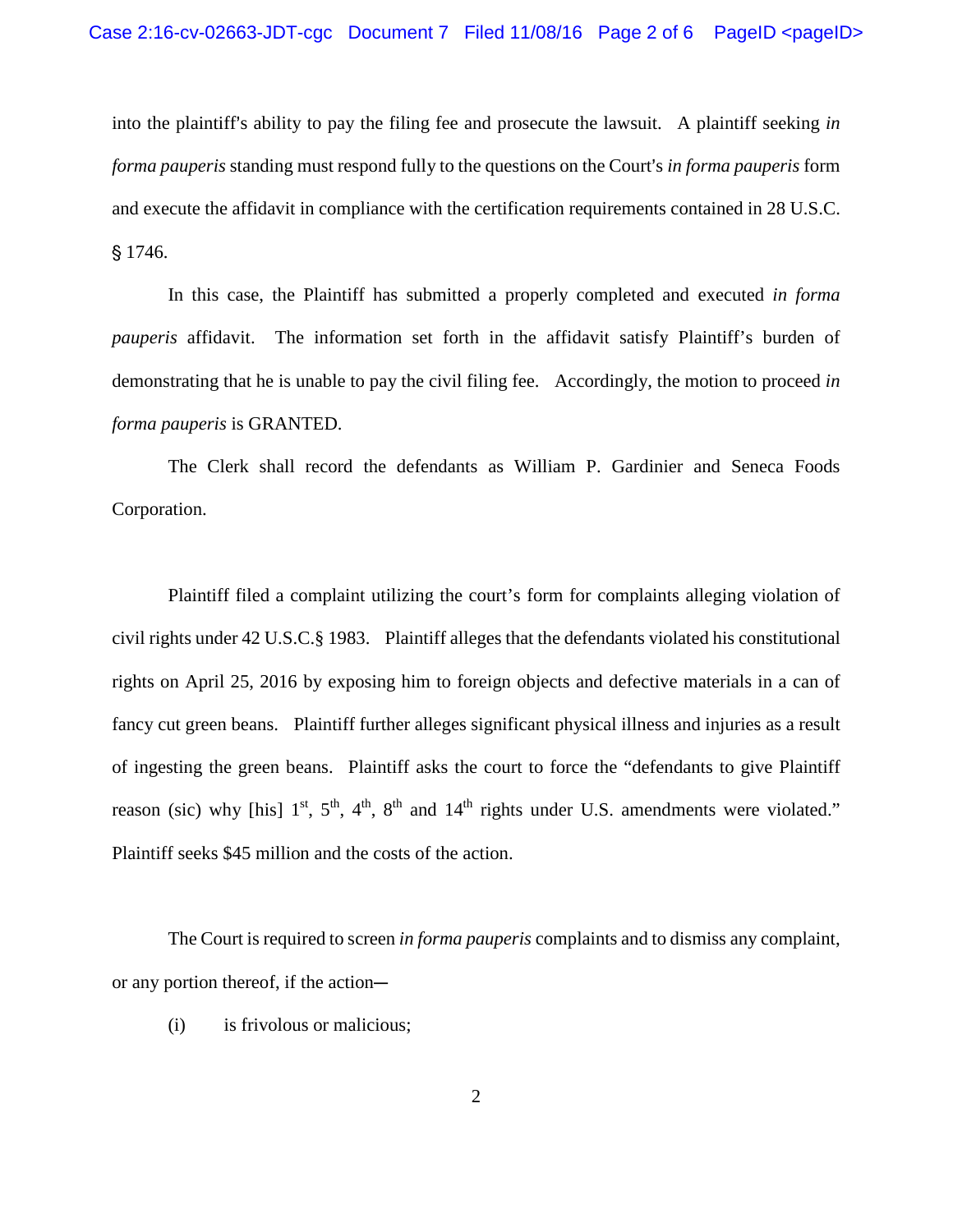- (ii) fails to state a claim on which relief may be granted; or
- (iii) seeks monetary relief against a defendant who is immune from such relief.

## 28 U.S.C. § 1915(e)(2).

In assessing whether the complaint in this case states a claim on which relief may be granted, the Court applies the standards under Federal Rule of Civil Procedure 12(b)(6), as stated in Ashcroft v. Iqbal, 556 U.S. 662, 677-79 (2009), and in Bell Atlantic Corp. v. Twombly, 550 U.S. 544, 555-57 (2007). Hill v. Lappin, 630 F.3d 468, 470-71 (6th Cir. 2010). "Accepting all well-pleaded allegations in the complaint as true, the Court 'consider[s] the factual allegations in [the] complaint to determine if they plausibly suggest an entitlement to relief.<sup>\*\*</sup> Williams v. Curtin, 631 F.3d 380, 383 (6th Cir. 2011) (quoting Iqbal, 556 U.S. at 681) (alteration in original). "[P]leadings that  $\dots$  are no more than conclusions are not entitled to the assumption of truth. While legal conclusions can provide the framework of a complaint, they must be supported by factual allegations." Igbal, 556 U.S. at 679; *see also* Twombly, 550 U.S. at 555 n.3 ("Rule 8(a)(2) still requires a 'showing,' rather than a blanket assertion, of entitlement to relief. Without some factual allegation in the complaint, it is hard to see how a claimant could satisfy the requirement of providing not only 'fair notice' of the nature of the claim, but also 'grounds' on which the claim rests.").

A complaint can be frivolous either factually or legally. Any complaint that is legally frivolous would *ipso facto* fail to state a claim upon which relief can be granted." Hill, 630 F.3d at 470 (citing Neitzke v. Williams, 490 U.S. 319, 325, 328-29 (1989)).

Whether a complaint is factually frivolous under  $\S$ [\stata\] 1915A(b)(1) and  $1915(e)(2)(B)(i)$  is a separate issue from whether it fails to state a claim for relief. Statutes allowing a complaint to be dismissed as frivolous give "judges not only the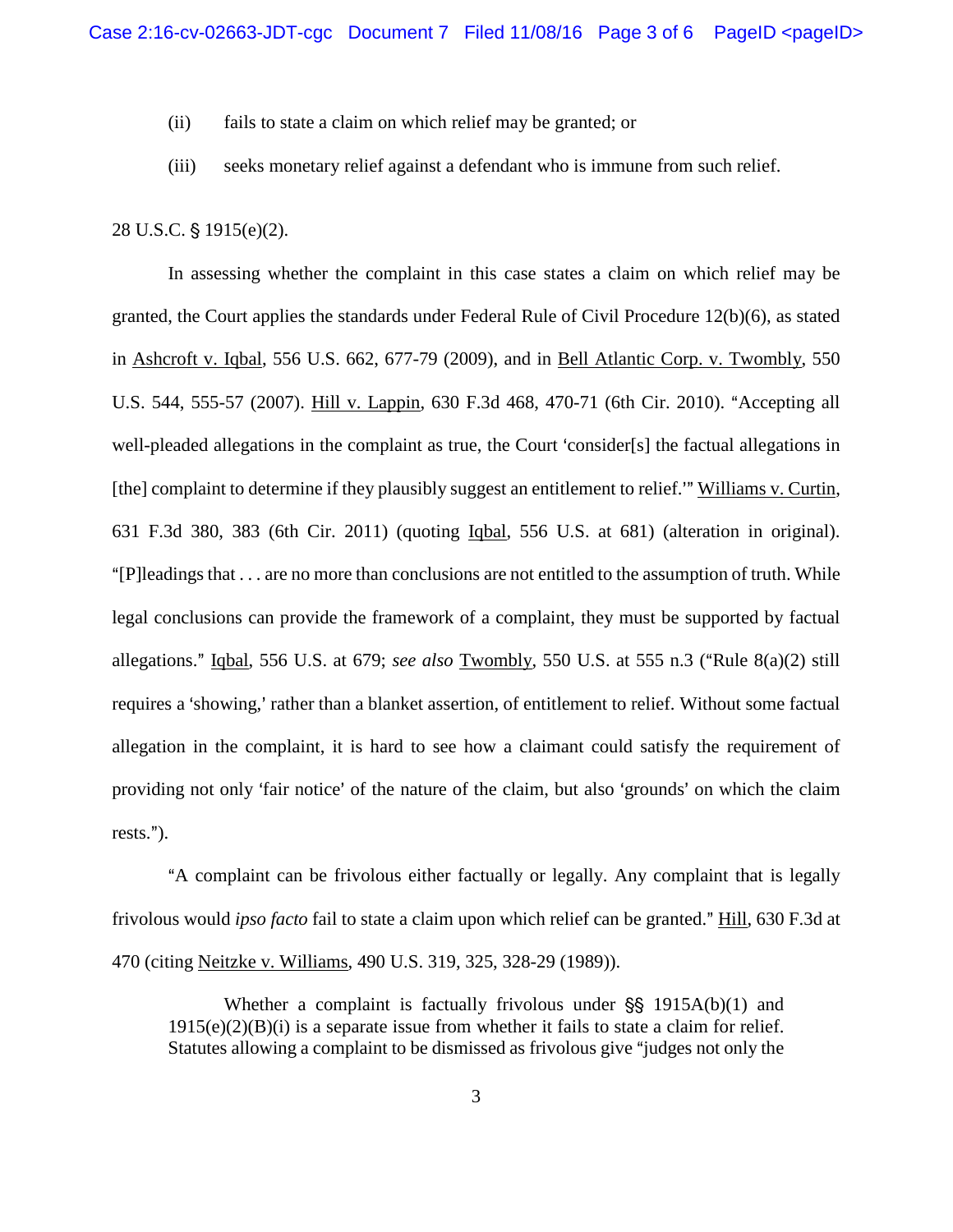authority to dismiss a claim based on an indisputably meritless legal theory, but also the unusual power to pierce the veil of the complaint's factual allegations and dismiss those claims whose factual contentions are clearly baseless." Neitzke, 490 U.S. at 327, 109 S. Ct. 1827 (interpreting 28 U.S.C. § 1915). Unlike a dismissal for failure to state a claim, where a judge must accept all factual allegations as true, Igbal, 129 S. Ct. at 1949-50, a judge does not have to accept "fantastic or delusional" factual allegations as true in prisoner complaints that are reviewed for frivolousness. Neitzke, 490 U.S. at 327-28, 109 S. Ct. 1827.

Id. at 471.

A*Pro se* complaints are to be held to less stringent standards than formal pleadings drafted by lawyers, and should therefore be liberally construed." Williams, 631 F.3d at 383 (internal quotation marks omitted). *Pro se* litigants, however, are not exempt from the requirements of the Federal Rules of Civil Procedure. Wells v. Brown, 891 F.2d 591, 594 (6th Cir. 1989); *see also* Brown v. Matauszak, 415 F. App'x 608, 613 (6th Cir. 2011) ("[A] court cannot create a claim which [a plaintiff] has not spelled out in his pleading") (internal quotation marks omitted); Payne v. Secretary of Treas., 73 F. App'x 836, 837 (6th Cir. 2003) (affirming *sua sponte* dismissal of complaint pursuant to Fed. R. Civ. P.  $8(a)(2)$  and stating, "[n]either this court nor the district court is required to create Payne's claim for her"); *cf.* Pliler v. Ford,  $542$  U.S.  $225$ ,  $231$  ( $2004$ ) ("District judges have no obligation to act as counsel or paralegal to *pro se* litigants."); Young Bok Song v. Gipson, 423 F. App'x 506, 510 (6th Cir. 2011) ("[W]e decline to affirmatively require courts to ferret out the strongest cause of action on behalf of *pro se* litigants. Not only would that duty be overly burdensome, it would transform the courts from neutral arbiters of disputes into advocates for a particular party. While courts are properly charged with protecting the rights of all who come before it, that responsibility does not encompass advising litigants as to what legal theories they should pursue."), *cert. denied*, \_\_\_ U.S. \_\_\_, 132 S. Ct. 461 (2011).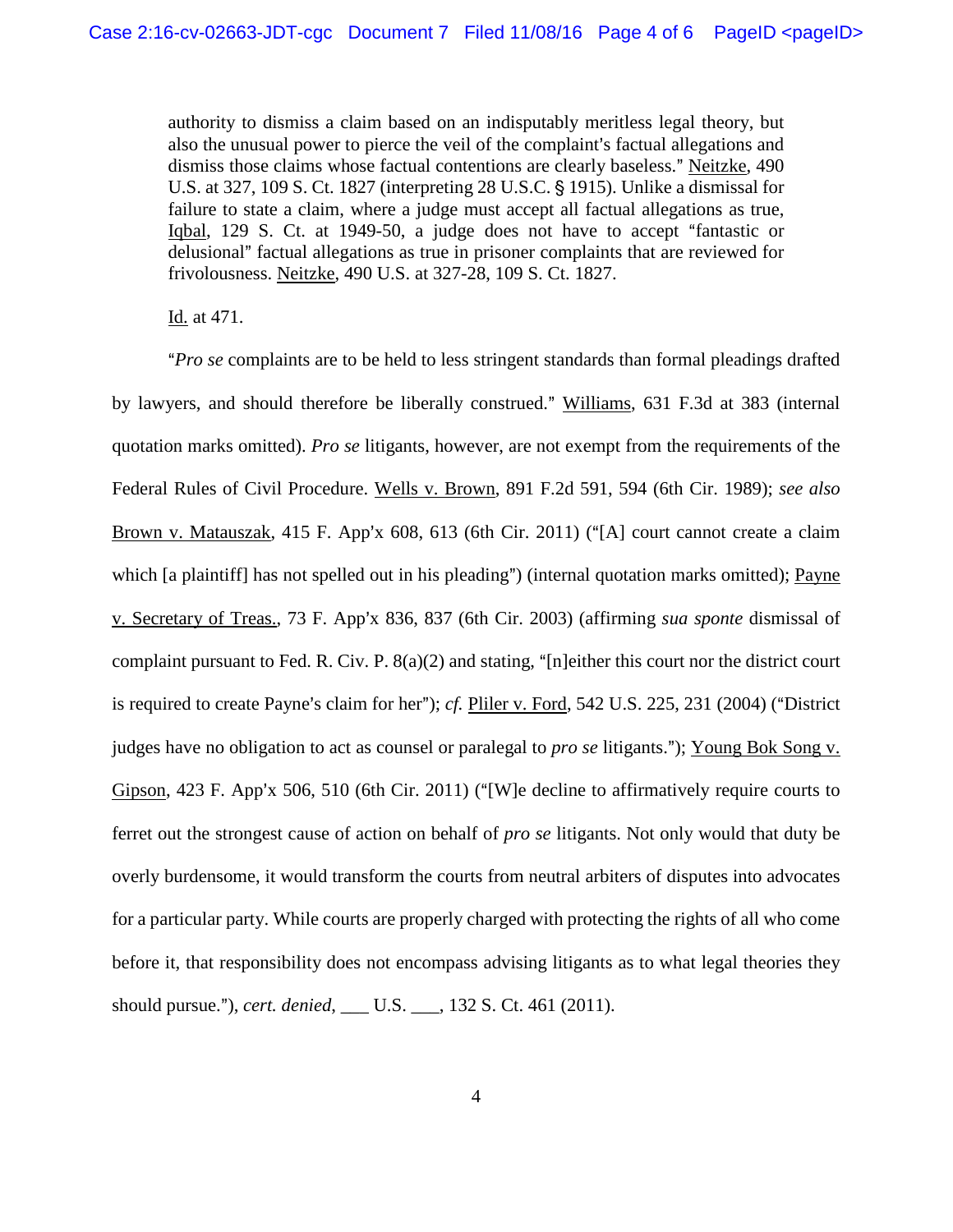Plaintiff's complaint does not comply with Fed. R. Civ. P. 8(a)(1), which requires that "[a] pleading that states a claim for relief" contain "a short and plain statement of the grounds for the court's jurisdiction." The instant complaint does not include any jurisdictional allegations beyond a brief mention of 4[2](#page-4-0) U.S.C. § 1983. To state a claim under 42 U.S.C. § 1983,  $\frac{2}{3}$  a plaintiff must allege two elements:  $(1)$  a deprivation of rights secured by the "Constitution and laws" of the United States (2) committed by a defendant acting under color of state law. Adickes v. S.H. Kress & Co., 398 U.S. 144, 150 (1970). Plaintiff has not stated in the Complaint in what manner the defendants were acting under color of state law and what actions Defendants took to deprive Plaintiff of rights secured by the "Constitution and laws" of the United States. A conclusory statement that certain rights were violated does not satisfy this requirement.

Therefore, it is RECOMMENDED that the Court DISMISS the complaint for failure to state a claim on which relief may be granted, pursuant to 28 U.S.C.  $\frac{1}{5}$  1915(e)(2)(B)(i)-(ii).

The Court must also consider whether Plaintiff should be allowed to appeal this decision *in forma pauperis*, should he seek to do so. The United States Court of Appeals for the Sixth Circuit requires that all district courts in the circuit determine, in all cases where the appellant seeks to proceed *in forma pauperis*, whether the appeal would be frivolous. Twenty-eight U.S.C. '

i<br>I

<span id="page-4-0"></span><sup>&</sup>lt;sup>2</sup> Section 1983 provides: Every person who, under color of any statute, ordinance, regulation, custom, or usage, of any State or Territory or the District of Columbia, subjects, or causes to be subjected, any citizen of the United States or other person within the jurisdiction thereof to the deprivation of any rights, privileges, or immunities secured by the Constitution and laws, shall be liable to the party injured in an action at law, suit in equity, or other proper proceeding for redress. For the purposes of this section, any Act of Congress applicable exclusively to the District of Columbia shall be considered to be a statute of the District of Columbia.